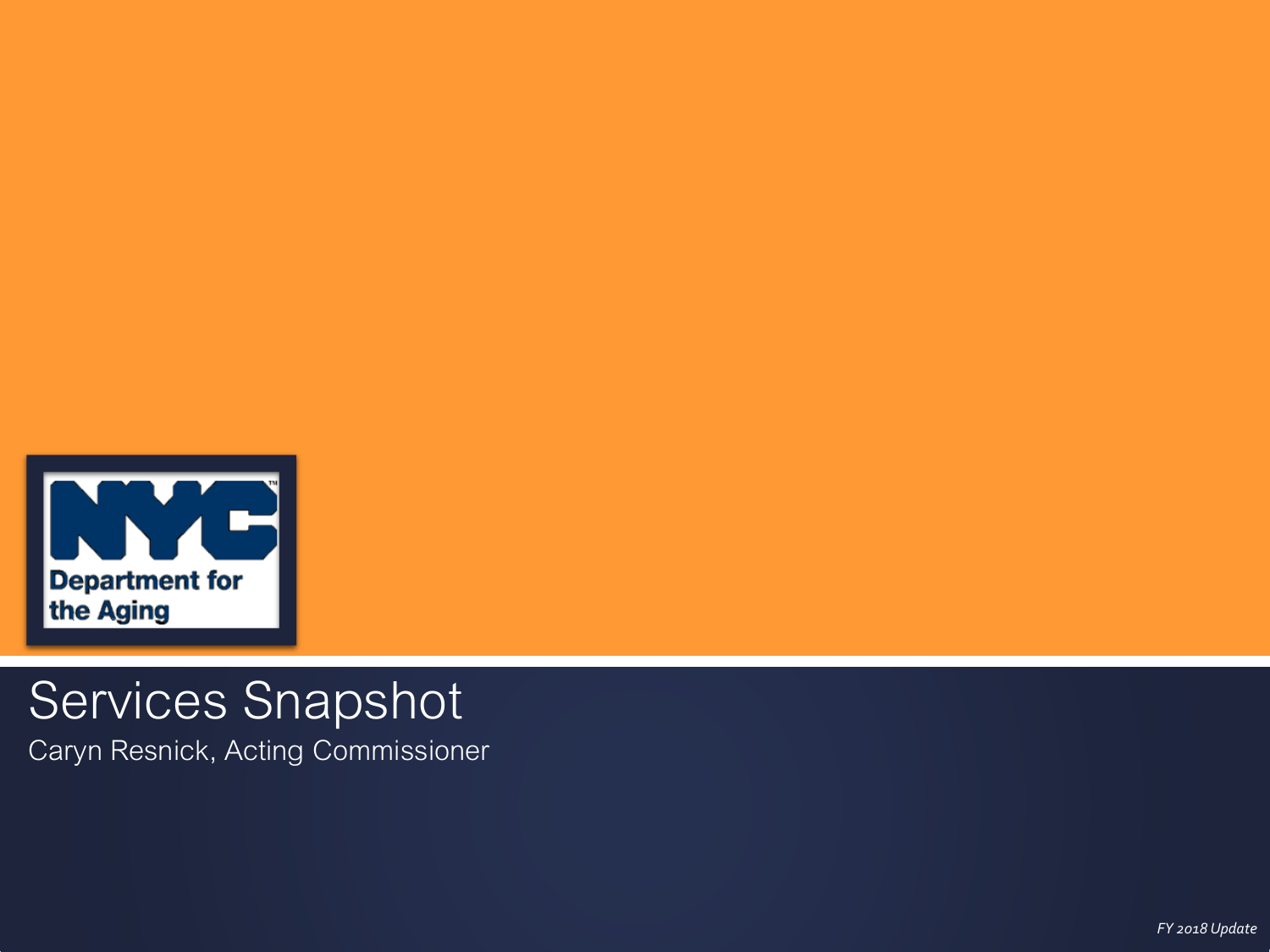### **About the Department for the Aging**

The **New York City Department for the Aging** (DFTA or the Department) is a local government agency as well as the largest Area Agency on Aging (AAA) in the United States. The Department administers and promotes the development and provision of accessible services for older persons and serves as an advocate on legislative and policy issues.

**DFTA's mission** is to work to eliminate ageism and ensure the dignity and quality-of-life of New York City's diverse older adults, and for the support of their caregivers, through service, advocacy, and education.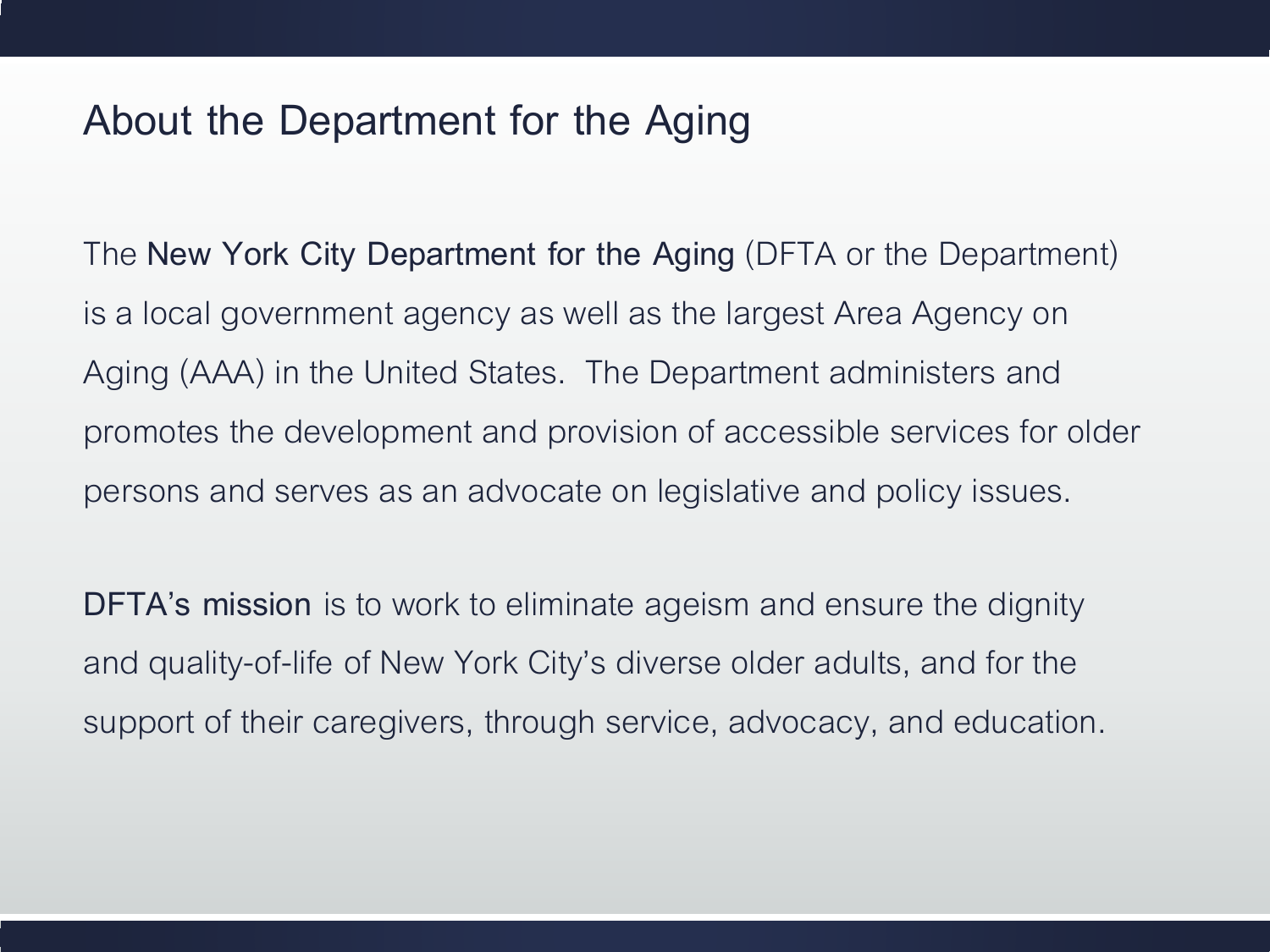# **Demographics of Older New Yorkers**

New York City's large older adult population includes 1.5 million people over the age of 60. In addition to the increasing longevity of seniors, over the last 10 years New York City has seen increases in the number of seniors who are poor, people of color/immigrants, and living alone.

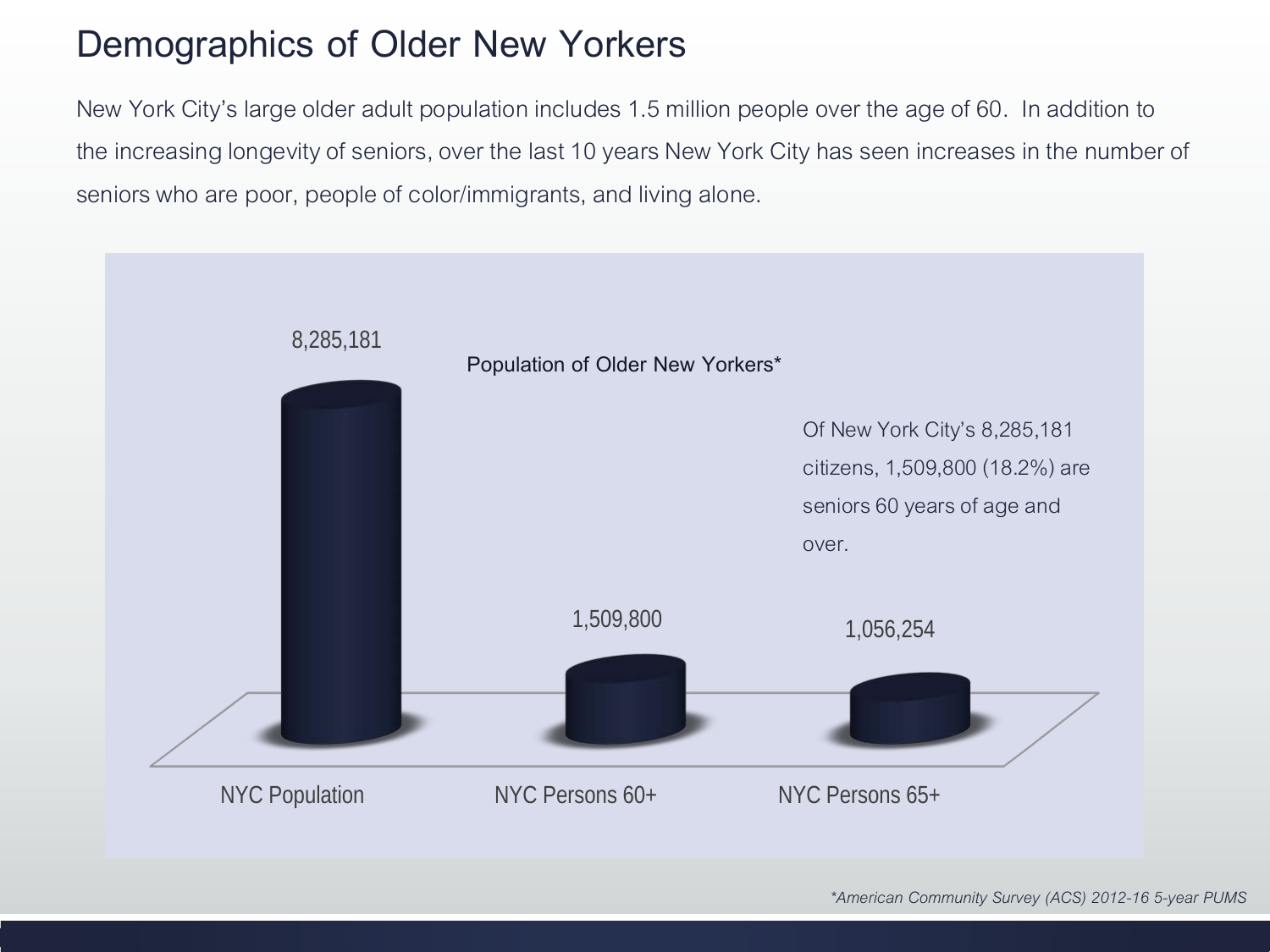### **Demographics of Older New Yorkers\***

New York City's large older adult population is racially and ethnically diverse with broad and wide-ranging needs.



**Primary Language:** English is not the primary language of 47% of New York City's ethnically diverse seniors.



*\* American Community Survey (ACS) 2012-16 5-year PUMS*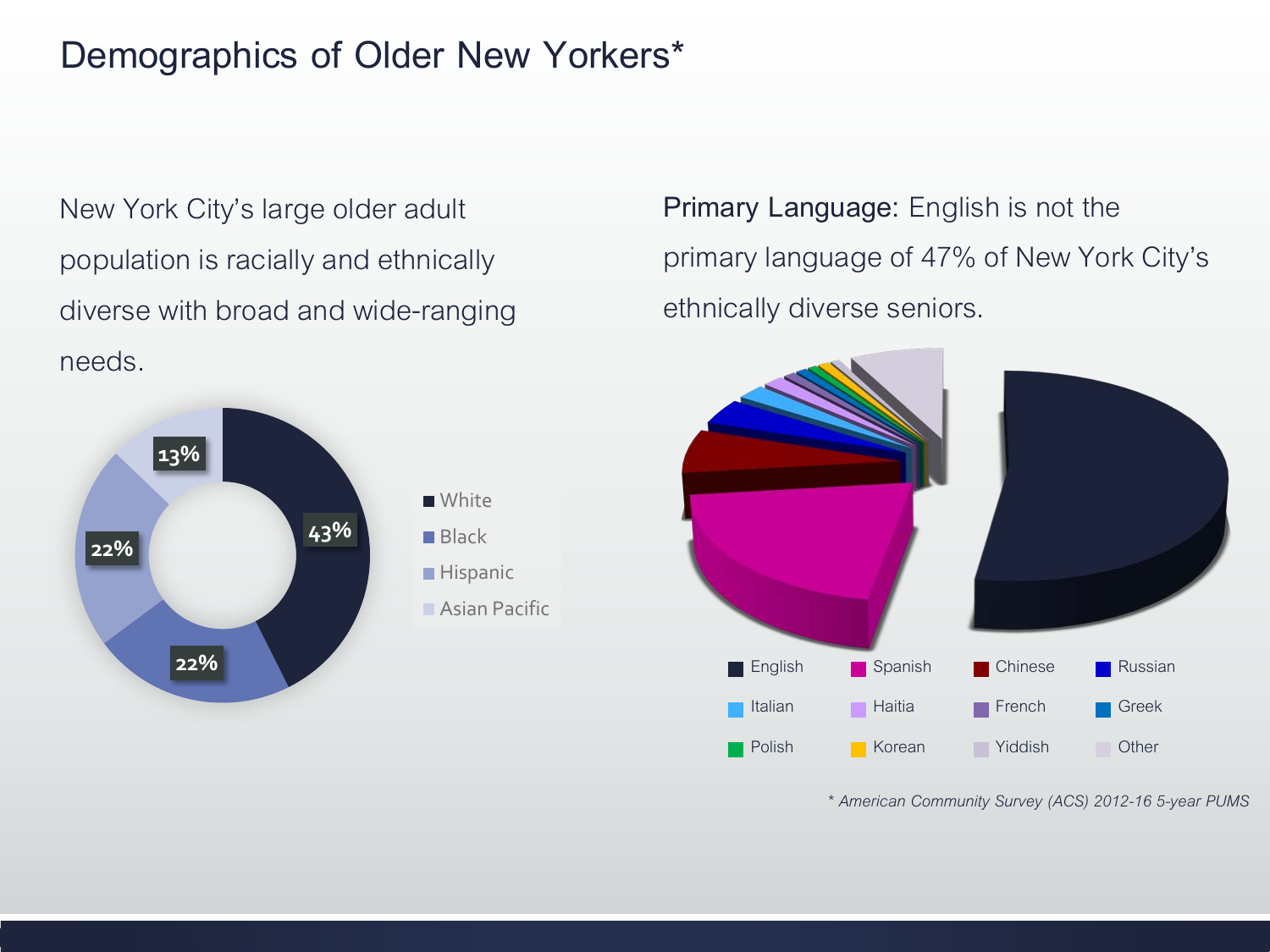### **Demographics of Older New Yorkers**

### *Continued Aging and Frailty*

### **Over the Next 30 Years**

With the expected major increase in the older population, issues of poverty and frailty will pose increasing budgetary and policy challenges.

### **Continued Aging of Population**

It is expected that over the next 20 years, the number of people aged 75 and older will increase substantially. This is due to the aging of the baby boom generation and the slow but steady increase in longevity for both women and men. This is the case as well for people aged 60 to 74 as increasing numbers of baby boom New Yorkers cross the 60-year-old threshold.

Overall, between 2010 and 2040, the population of people 60 and older is projected to increase by 31% to 1.86 million \*\*.

### **Frailty**

A total of 25.3%\* of all older New Yorkers report challenges with mobility and self-care.

*\*American Community Survey (ACS) 2012-16 5-year PUMS \*\*NYC Department of City Planning: New York City Population Projections by Age/Sex & Borough, 2010-2040*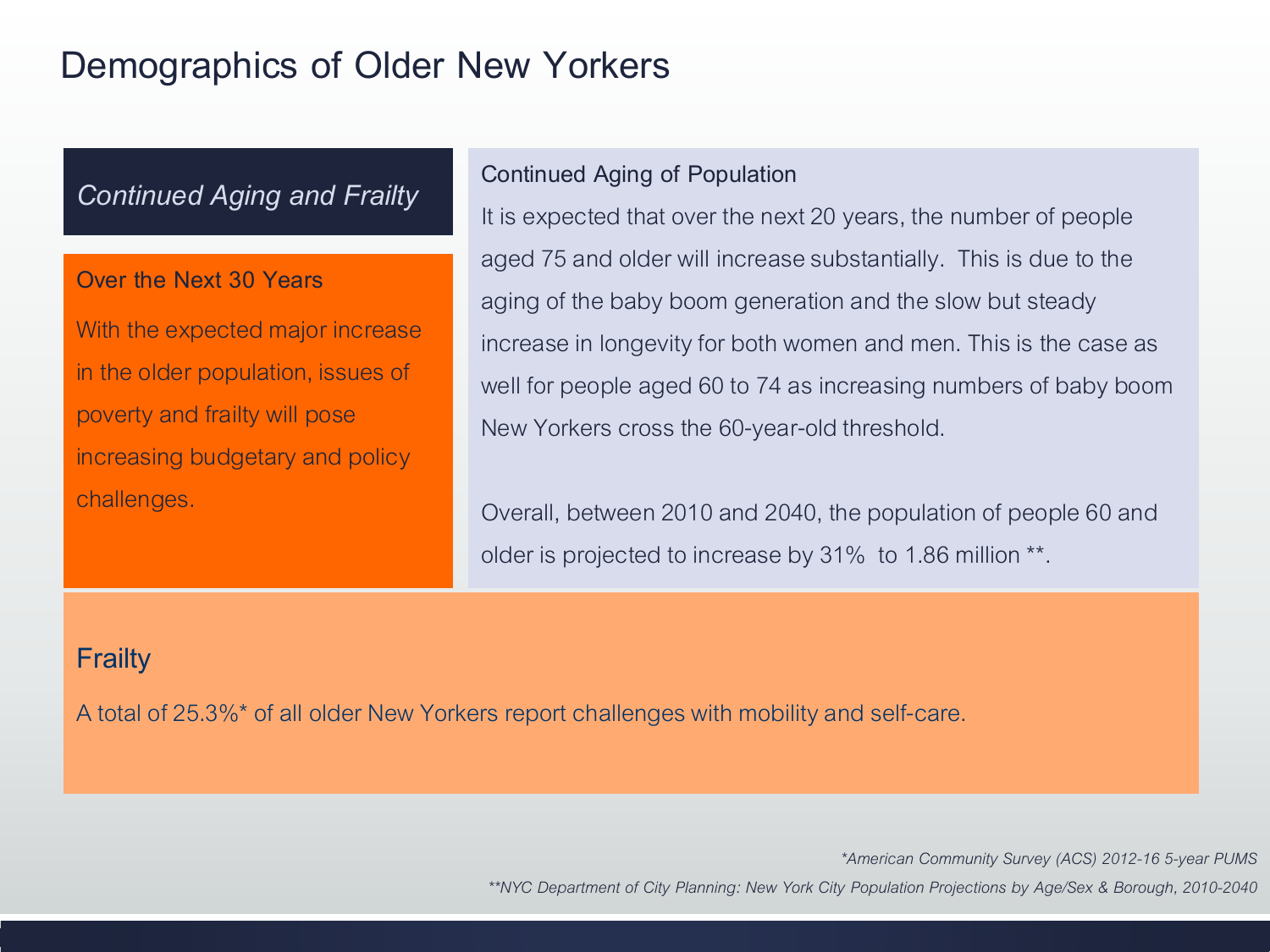### **Demographics of Older New Yorkers**

According to the NYC Center for Economic Opportunity (CEO), the 2016 poverty rate among those age 65 and over was 20.8% as compared to the federal poverty rate of 16.9%, a difference of 3.9 percentage points. The difference was even more dramatic for the group below 150% of poverty: 43.5% for CEO vs. 28.3% for FLP, a difference of 15.2 percentage points.

The CEO index takes into account the capacity to pay for food, shelter and transportation as well as out-of-pocket medical expenses, which are particularly high, on average, for older people, and in the case of housing, for New York City residents**.** 

# **Poverty\***

**Of the approximately 1 million older New Yorkers aged 65 and older citywide:**

•**20.8%** are below 100% of the CEO poverty level.

•**43.5%** are below 150% of the CEO poverty level.

•**16.9%** are below 100% of the Federal poverty level (FPL). •**28.3%** are below 150% of the Federal poverty level (FPL).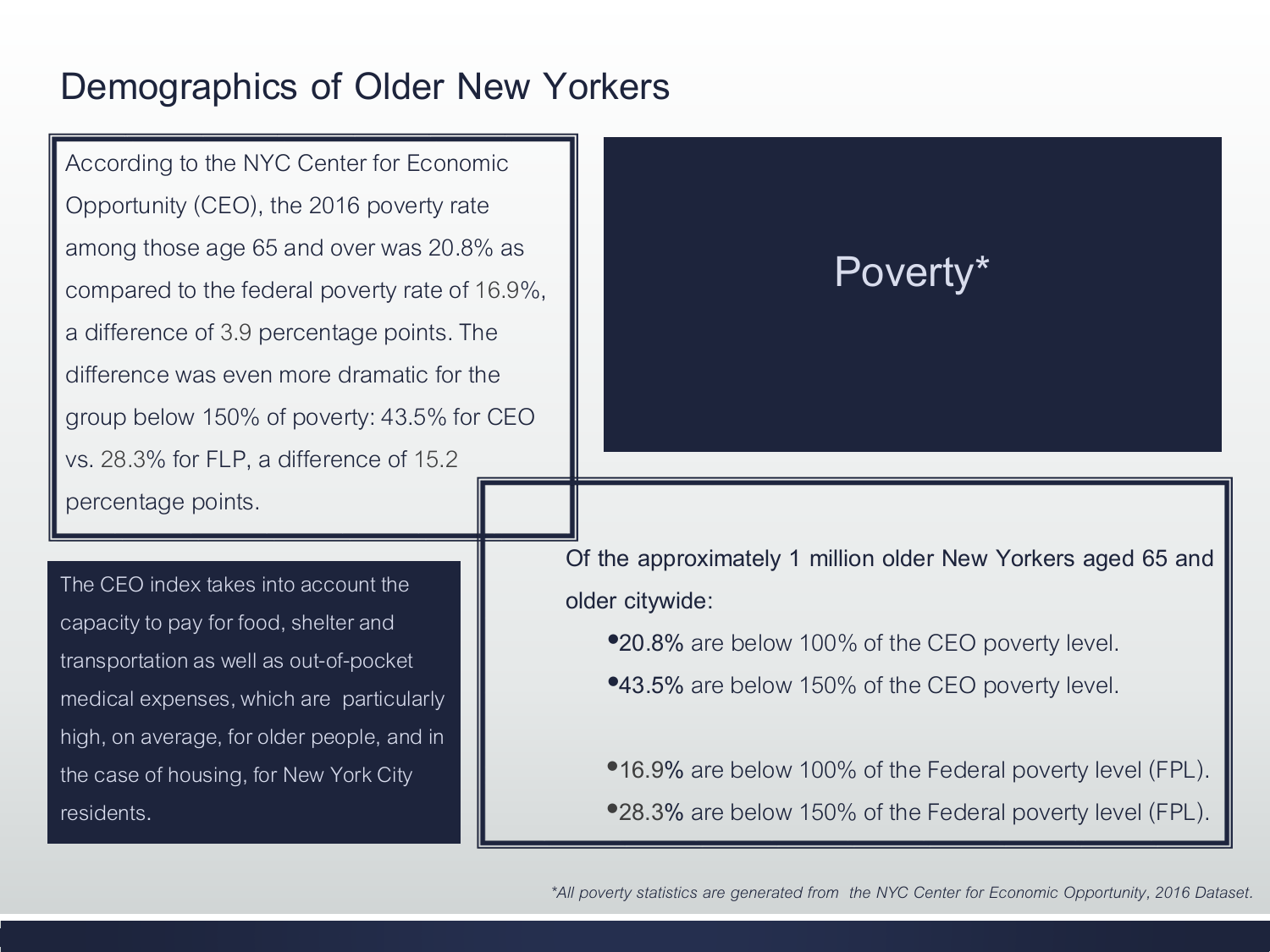# **DFTA Services**

DFTA realizes its mission through community-based and in-home programs for older New Yorkers. Oversight for and coordination of these programs are provided by four operational bureaus:

| <b>Bureau of Community Services</b>   | Bureau of Long Term Care               | <b>Bureau of Active Aging</b>                        | <b>Bureau of HealthCare Connections</b>              |
|---------------------------------------|----------------------------------------|------------------------------------------------------|------------------------------------------------------|
| (BCS)                                 | (LTC)                                  | (BAA)                                                | (HCC)                                                |
| <b>Senior Centers</b>                 | <b>Case Management</b>                 | Grandparent Resource Center (GRC)                    | Alzheimer's and Caregiver Resource<br>Center (ACRC)  |
| <b>Naturally Occurring Retirement</b> | Home Care                              | Senior Employment Service Program                    |                                                      |
| Communities (NORCs)                   | <b>Home Delivered Meals</b>            | (SESP)                                               | <b>Contracted Caregiver Programs</b>                 |
| <b>Health Promotion Services</b>      | <b>Elderly Crime Victims Resource</b>  | Foster Grandparent Program (FGP)                     | <b>NY Connects</b>                                   |
| Program (HPSP)                        | Center (ECVRC)                         | <b>Health Insurance Information</b>                  | The Office of the Social Adult Day<br>Care Ombudsman |
| <b>Transportation Services</b>        | <b>Contracted Elder Abuse Programs</b> | <b>Counseling and Assistance Program</b><br>(HIICAP) |                                                      |
| <b>Nutrition Counseling</b>           |                                        |                                                      |                                                      |
|                                       |                                        | The Intergenerational Work Study                     |                                                      |
|                                       |                                        | Program (IWSP)                                       |                                                      |

**In addition, DFTA's General Counsel's Office oversees Contracted Legal Services and the Assigned Counsel Project.**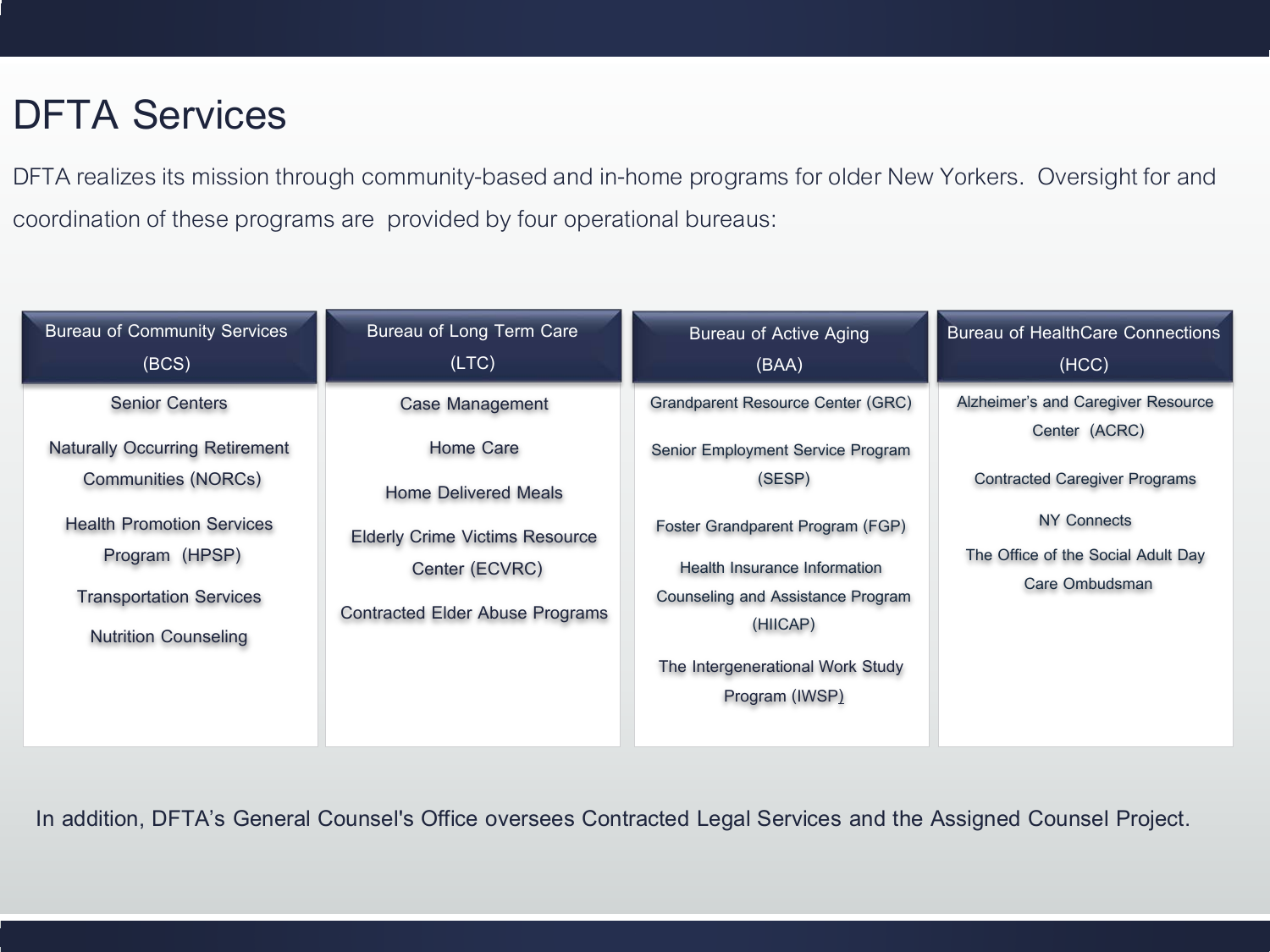### **Bureau of Community Services (BCS)**

**Senior Centers:** The Department for the Aging funds 287 sites (249 Neighborhood and Innovative Senior Centers with 38 affiliated sites) throughout the five boroughs. Senior centers provide meals at no cost\* to seniors and places where older New Yorkers can participate in a variety of recreational, health promotional, and cultural activities as well as receive counseling on socialservices and information on and assistance with benefits. *(172,845 clients served in FY 2018)*

**Naturally Occurring Retirement Communities (NORCs):** NORCs are multi-age housing developments or neighborhoods that were not originally built for seniors but are now home to a significant number of older persons. Older residents of many of the City's NORCs can access health and social services in their own building or building complex. In addition to their focus on health, NORC supportive services programs provide case management services, educational activities, trips, and volunteer and NORC governance opportunities. *(16,148 clients served in FY 2018)*

**Health Promotion Services Program (HPSP):** HPSP supports programs that assist older adults in the management of chronic physical conditions and avoidance of social isolation.

**Transportation Services:** This service provides group or individual transportation for older persons to a variety of locations and appointments.

**Nutrition Counseling:** DFTA's Nutrition Counseling Unit ensures that seniors receive nutritious congregate and home delivered meals that meet all City, State and Federal guidelines. This is done through the provision of direct counseling to homebound and congregate meal clients as well as extensive technical assistance on meal planning, recipe development, food safety, and the City Agency Food Standards to congregate meal sites. DFTA Nutritionists also participate in senior-focused community health fairs, and provide nutrition education workshops at senior centers.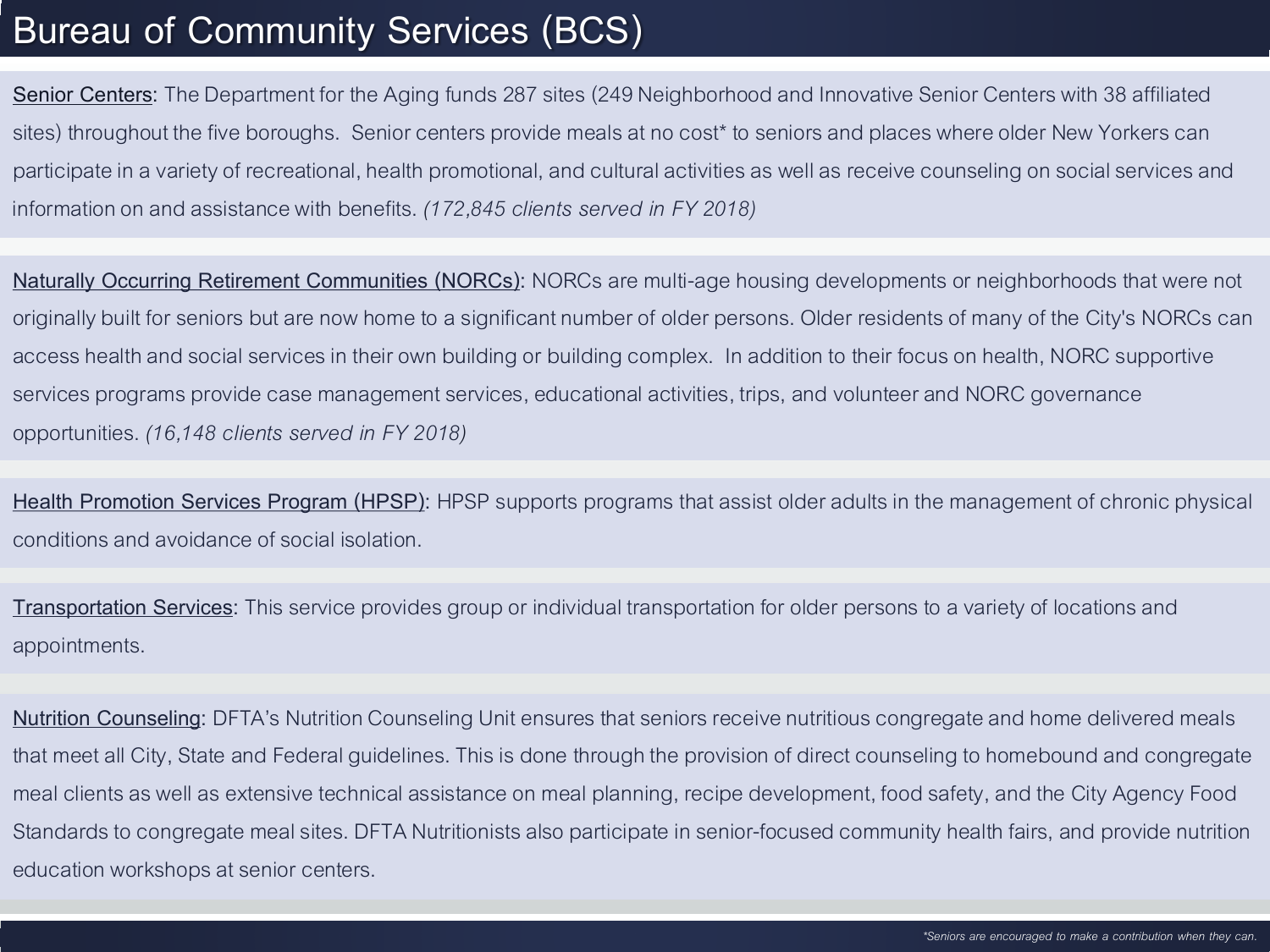# **Bureau of Long Term Care (LTC)**

**Case Management:** DFTA's case management system provides a comprehensive approach to allow older adults to continue to live at home and be engaged in their communities. Case management assessments identify the strengths and needs of older persons, and case managers work with clients to plan how to meet their needs and to arrange for and coordinate services and resources on their behalf. *(33,894 clients served in FY 2018)*

**Home Care:** Services include homemaking/personal care, which is a service for functionally impaired older persons who need assistance with personal care needs, and housekeeper/chore, a service for functionally impaired older persons who need assistance with housekeeping. *(3,646 clients served in FY 2018)*

**Home Delivered Meals:** DFTA helps vulnerable older New Yorkers who are homebound and unable to prepare meals to maintain or improve their nutritional health by providing them nutritious home delivered meals. All meals meet Federal and City dietary standards. *(26,874 clients served in FY 2018)*

**Elderly Crime Victims Resource Center (ECVRC):** The ECVRC is a DFTA direct service program that works with elder abuse/crime victims to break the pattern of domestic violence and financial and emotional abuse. The ECVRC also oversees five elder abuse contracted providers that offer services to elder abuse victims and conduct workshops for seniors and professionals.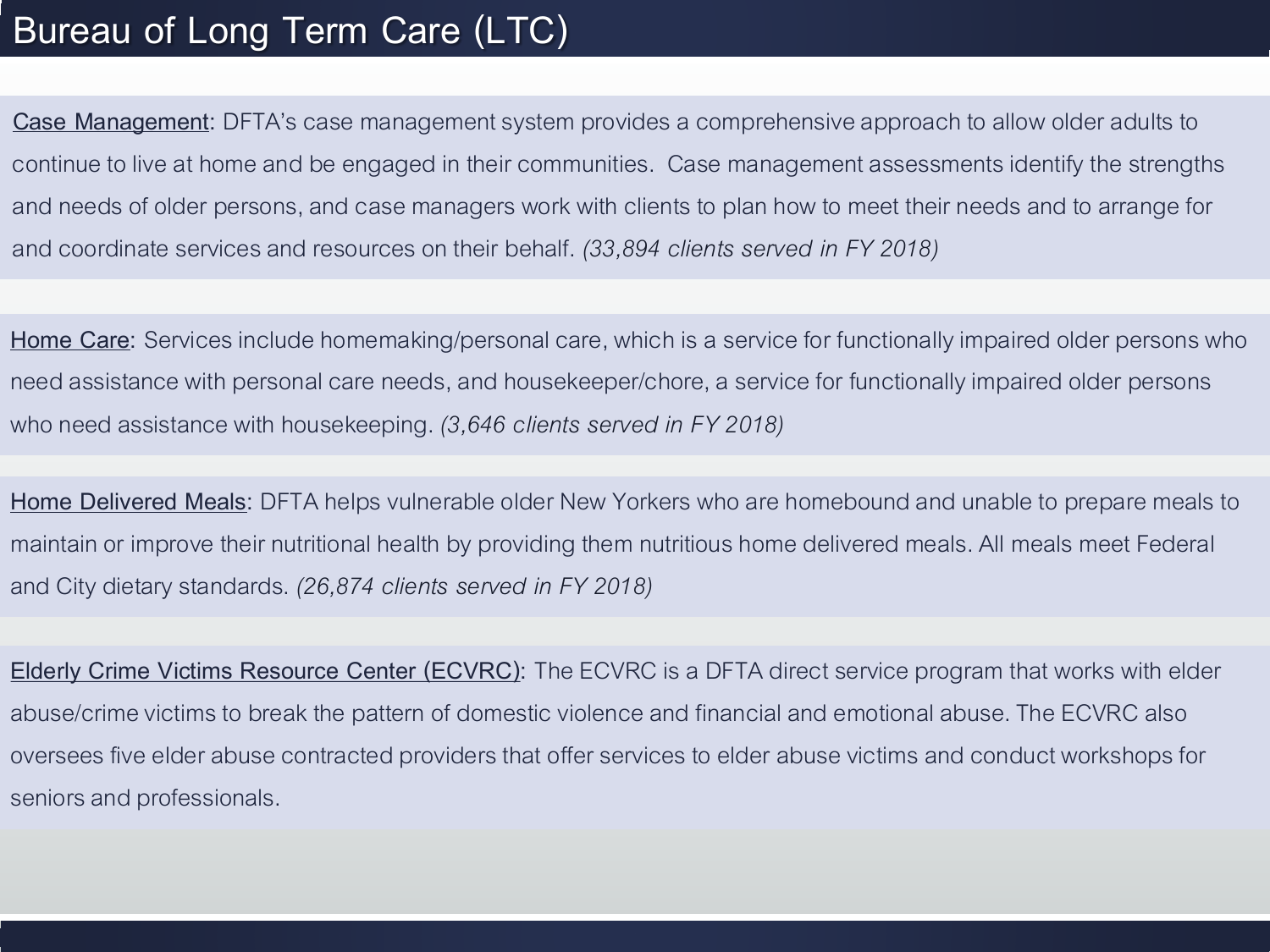### **Bureau of Active Aging (BAA)**

**The Grandparents Resource Center (GRC):** The GRC provides supportive services to older New Yorkers who are raising grandchildren and other young relatives. GRC resource specialists offer advocacy and case assistance, provide information about community support groups, and make referrals to appropriate community based organizations. GRC also provides workshops on a variety of topics, including benefits and entitlements and navigating the City's child welfare system.

**Senior Employment Service Program (SESP):** SESP provides training opportunities to seniors who are seeking reemployment in today's job market. The unit has built partnerships with community-based organizations, government agencies and nonprofit entities which collaborate in the enhancement of skills for seniors.

**Foster Grandparent Program:** The Foster Grandparent Program is a volunteer program that offers older adults age 55 and older a paid non-taxable stipend to serve as mentors, tutors and caregivers for children and youth with special and exceptional needs.

**Health Insurance Information Counseling and Assistance Program (HIICAP):** HIICAP, a source for current and impartial information, helps older New Yorkers understand the health care coverage options currently available in New York City. There are counseling sites in all boroughs, and HIICAP staff are available to make community presentations.

**The Intergenerational Work Study Program:** IWSP is the collaborative effort of DFTA and the NYC DoE. The IWSP integrates academic study with work experience, delivering needed services to seniors in senior centers and frail seniors in nursing rehabilitation centers, while drawing on the skills of older New Yorkers as mentors to the students.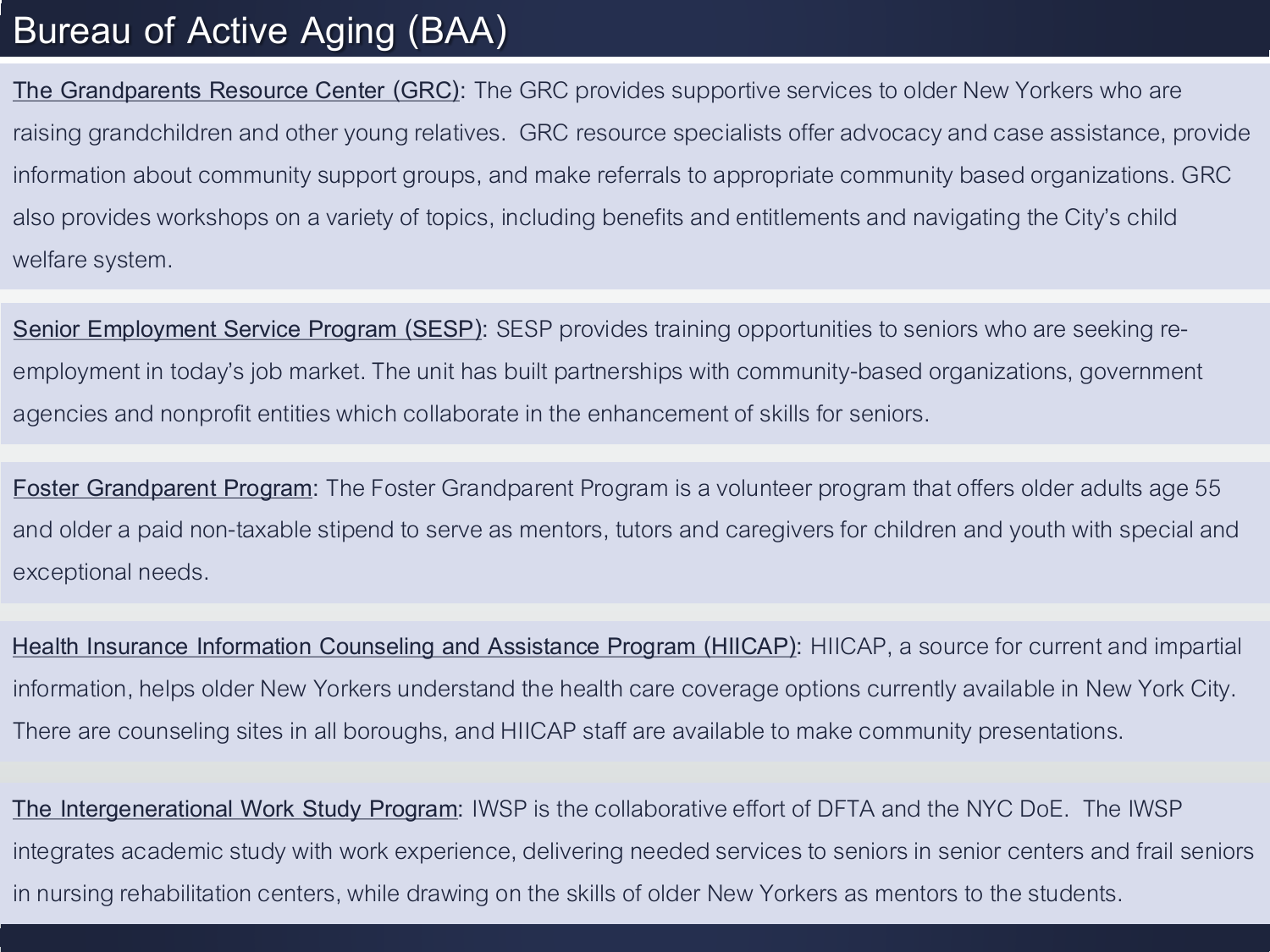# **Bureau of HealthCare Connections (HCC)**

**Alzheimer's and Caregiver Resource Center (ACRC) and Contracted Caregiver Providers:** The ACRC and its contracted providers assist and support New York City caregivers who are caring for an older person, and grandparents or other older adults who are caring for children. *(10,682 persons served including ACRC direct, contracted, and GRC)*

**NY Connects:** This statewide program is designed to streamline the provision of information, assistance and counseling to older New Yorkers and to NYC residents of all ages with disabilities, about their options for long-term care services and supports to remain at home and in the community. The goal of NY Connects is to ensure that people receive assistance in such a way that they are seamlessly connected with services that help them with often multi-faceted, complex situations.

**The Office of the Social Adult Day Care Ombudsman (SADCO)**: SADCO was legislated by the NYC City Council to authorize DFTA to monitor NYC social adult day care (SADC) programs that contract with Managed Long Term Care (MLTC) insurance companies and ensure that they are in compliance with New York State SADC regulations. The responsibilities of this Office include establishing a registration mechanism for the SADCs, investigation of consumer complaints, levying fines for failure to register and failure to comply with corrective actions, and a fair hearing process.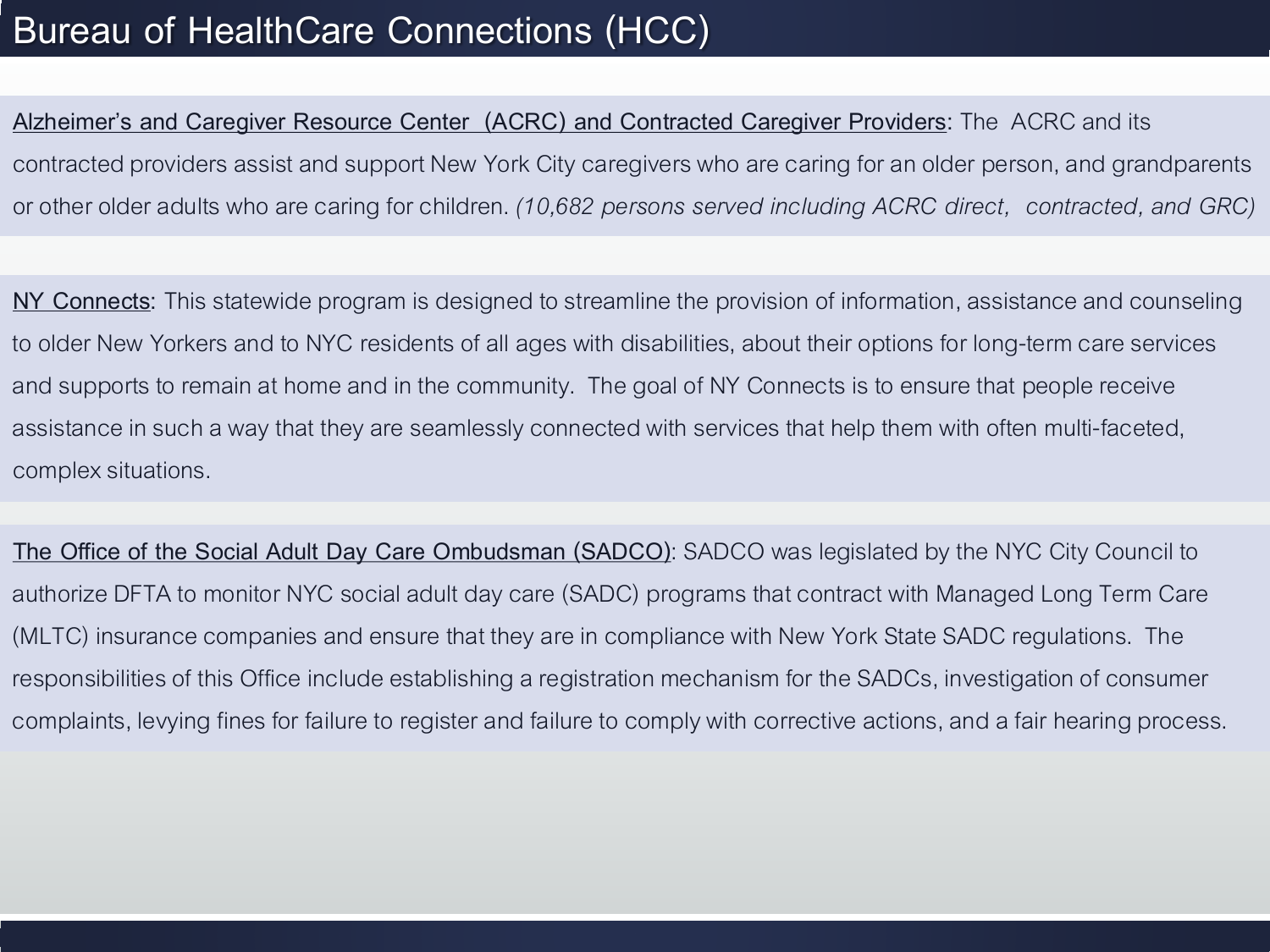# **Office of the General Counsel**

### **Legal Services**

DFTA provides free legal services to seniors who do not have access to other public or private aid. Services include assistance with public benefits, landlord-tenant negotiations and long-term care and consumer issues.

### **Assigned Counsel Project (ACP)**

ACP, a partnership between DFTA and the Civil Court of the City of New York, provides legal representation and short term crisis intervention to older New Yorkers at risk of being evicted from their homes. Litigants aged 60 and older are referred from Housing Court and must have a legal defense (or possible legal defense) and an identified social services need.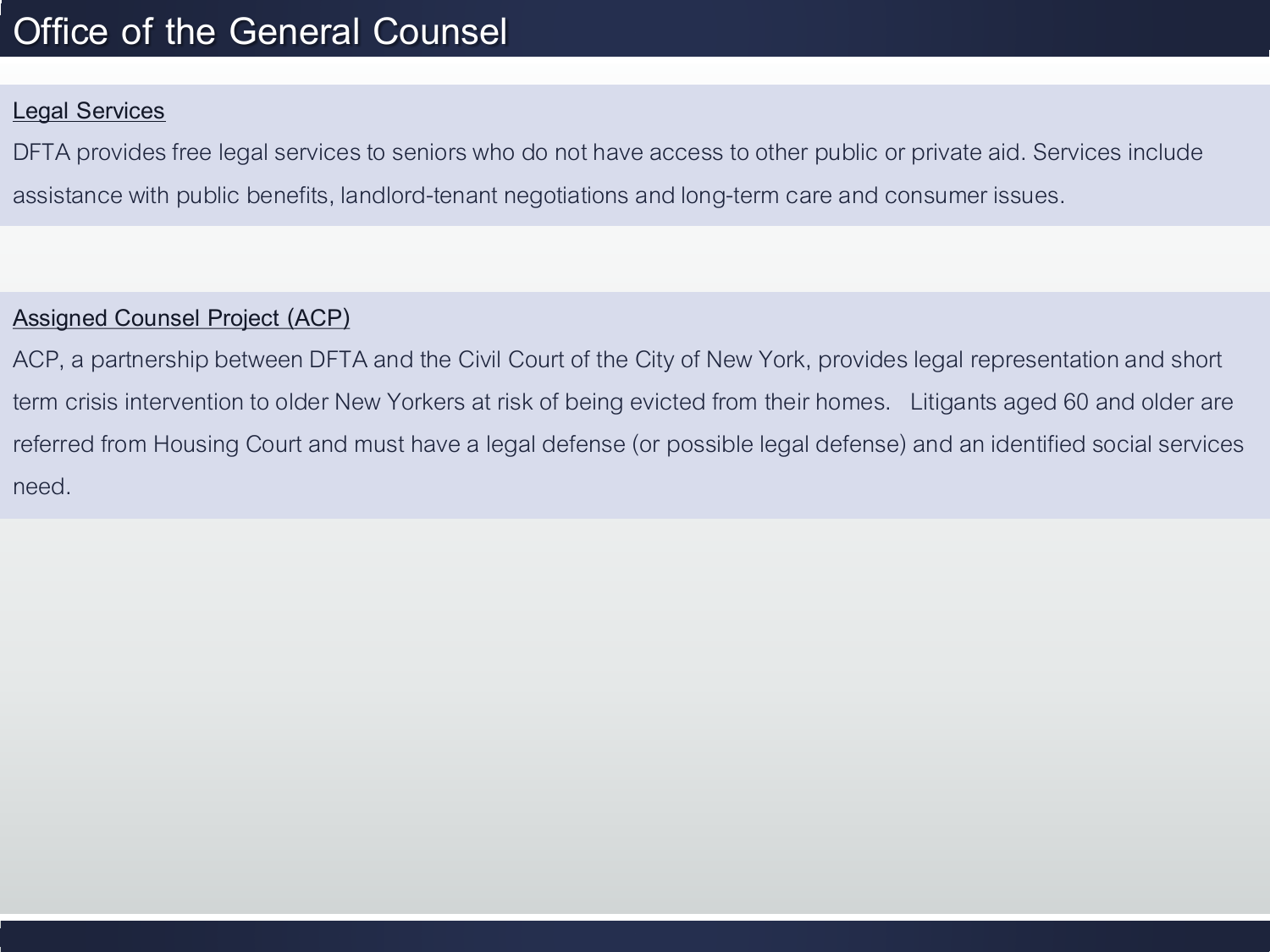# **Selected Service Data\***

*In FY 2018:*

- **DFTA's senior centers (Neighborhood Centers and Innovative Senior Centers) served meals to over 29,191 older New Yorkers daily;**
- **A total of 11.7 meals were served: 7.2 million annual congregate meals at senior centers, and 4.5 million meals delivered to seniors in their homes;**
- **Approximately 543,914 hours of case management services were provided to older New Yorkers; and**
- **Approximately 1,183,813 hours of home care services were provided to older New Yorkers.**